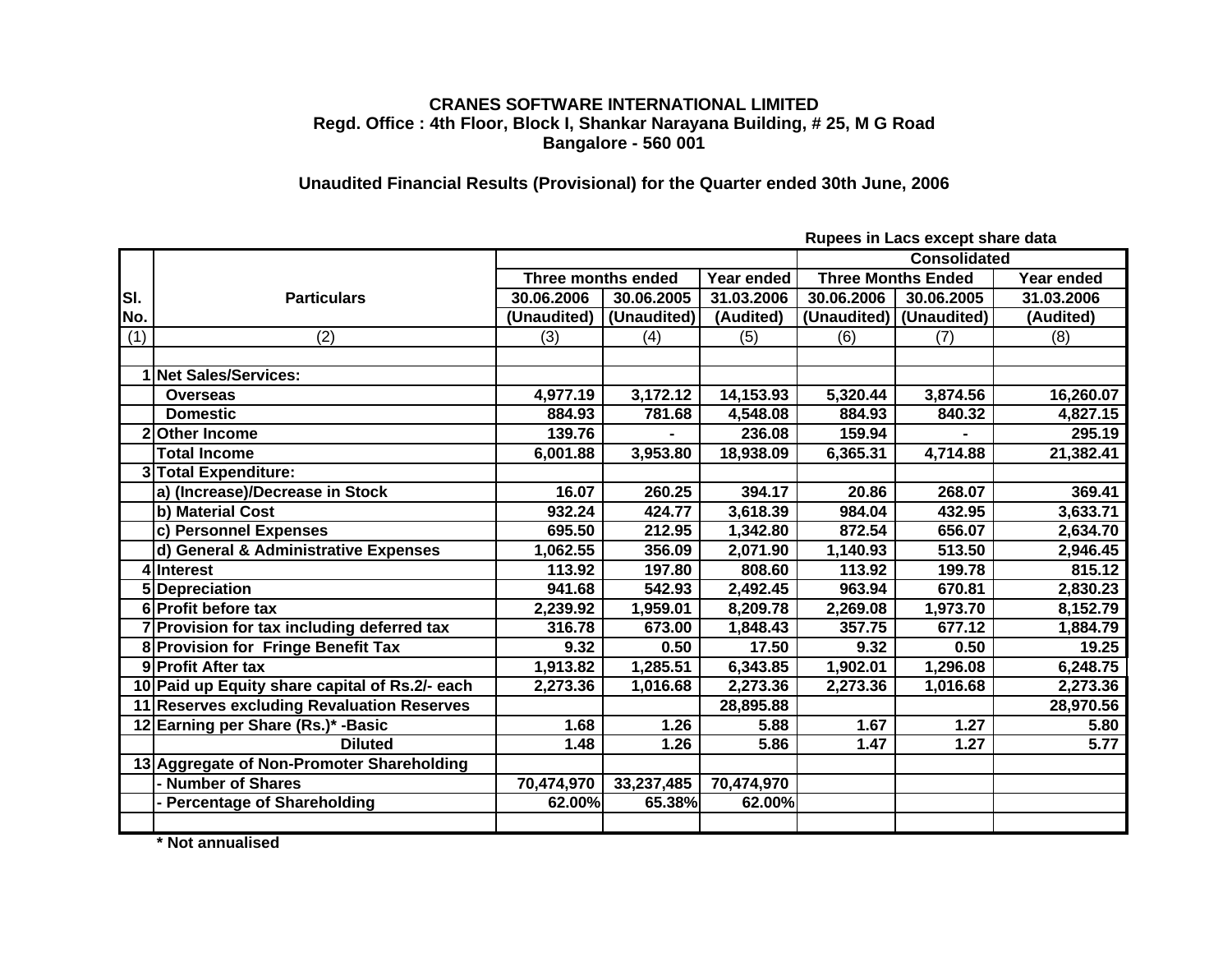## **CRANES SOFTWARE INTERNATIONAL LIMITED**

**Segment-wise Revenue, Results & Capital Employed**

|        |                                                              |             |             |            |            | Consolidated            |            |
|--------|--------------------------------------------------------------|-------------|-------------|------------|------------|-------------------------|------------|
|        |                                                              | Quarter     | Quarter     | Year       | Quarter    | Quarter                 | Year       |
| SI.No. | <b>Particulars</b>                                           | ended       | ended       | ended      | ended      | ended                   | ended      |
|        |                                                              | 30.06.2006  | 30.06.2005  | 31.03.2006 | 30.06.2006 | 30.06.2005              | 31.03.2006 |
|        |                                                              | (Unaudited) | (Unaudited) | (Audited)  |            | (Unaudited) (Unaudited) | (Audited)  |
|        |                                                              |             |             |            |            |                         |            |
|        | I Segment Revenue:                                           |             |             |            |            |                         |            |
|        | a) International                                             | 4,977.19    | 3,172.12    | 14,153.93  | 5,320.44   | 3,874.56                | 16,260.07  |
|        | b) Domestic                                                  | 884.93      | 781.68      | 4,548.08   | 884.93     | 840.32                  | 4,827.15   |
|        | Total                                                        | 5,862.12    | 3,953.80    | 18,702.01  | 6,205.37   | 4,714.88                | 21,087.22  |
|        | Less: Inter segment Revenue                                  |             |             |            |            |                         |            |
|        | <b>Net Sales</b>                                             | 5,862.12    | 3,953.80    | 18,702.01  | 6,205.37   | 4,714.88                | 21,087.22  |
|        | Add: Other unallocable Income                                | 139.76      |             | 236.08     | 159.94     |                         | 295.19     |
|        | <b>Total Income</b>                                          | 6,001.88    | 3,953.80    | 18,938.09  | 6,365.31   | 4,714.88                | 21,382.41  |
|        | 2 Segment Results                                            |             |             |            |            |                         |            |
|        | (Profit(+)/Loss(-) before tax and interest from each segment |             |             |            |            |                         |            |
|        | a) International                                             | 2,225.53    | 2,051.28    | 8,358.88   | 2,254.69   | 2,051.63                | 8,305.20   |
|        | b) Domestic                                                  | 128.31      | 105.53      | 659.50     | 128.31     | 121.85                  | 662.71     |
|        | Total                                                        | 2,353.84    | 2,156.81    | 9,018.38   | 2,383.00   | 2,173.48                | 8,967.91   |
|        | Less : i) Interest                                           | 113.92      | 197.80      | 808.60     | 113.92     | 199.78                  | 815.12     |
|        | ii) Other unallocable expenditure net off                    |             |             |            |            |                         |            |
|        | unallocable income                                           |             |             |            |            |                         |            |
|        | <b>Total Profit Before Tax</b>                               | 2,239.92    | 1,959.01    | 8,209.78   | 2,269.08   | 1,973.70                | 8,152.79   |
|        | 3 Capital Employed (Segment assets-Segment Liabilities)      |             |             |            |            |                         |            |
|        | a) International                                             | 50.745.82   | 24,791.65   | 49,582.17  | 52,897.32  | 26,029.67               | 51,347.05  |
|        | b) Domestic                                                  | 10,065.97   | 6,197.91    | 9,971.70   | 10,065.97  | 8,009.89                | 10,847.51  |
|        | <b>Total</b>                                                 | 60,811.79   | 30,989.56   | 59,553.87  | 62,963.29  | 34,039.56               | 62.194.56  |
|        |                                                              |             |             |            |            |                         |            |